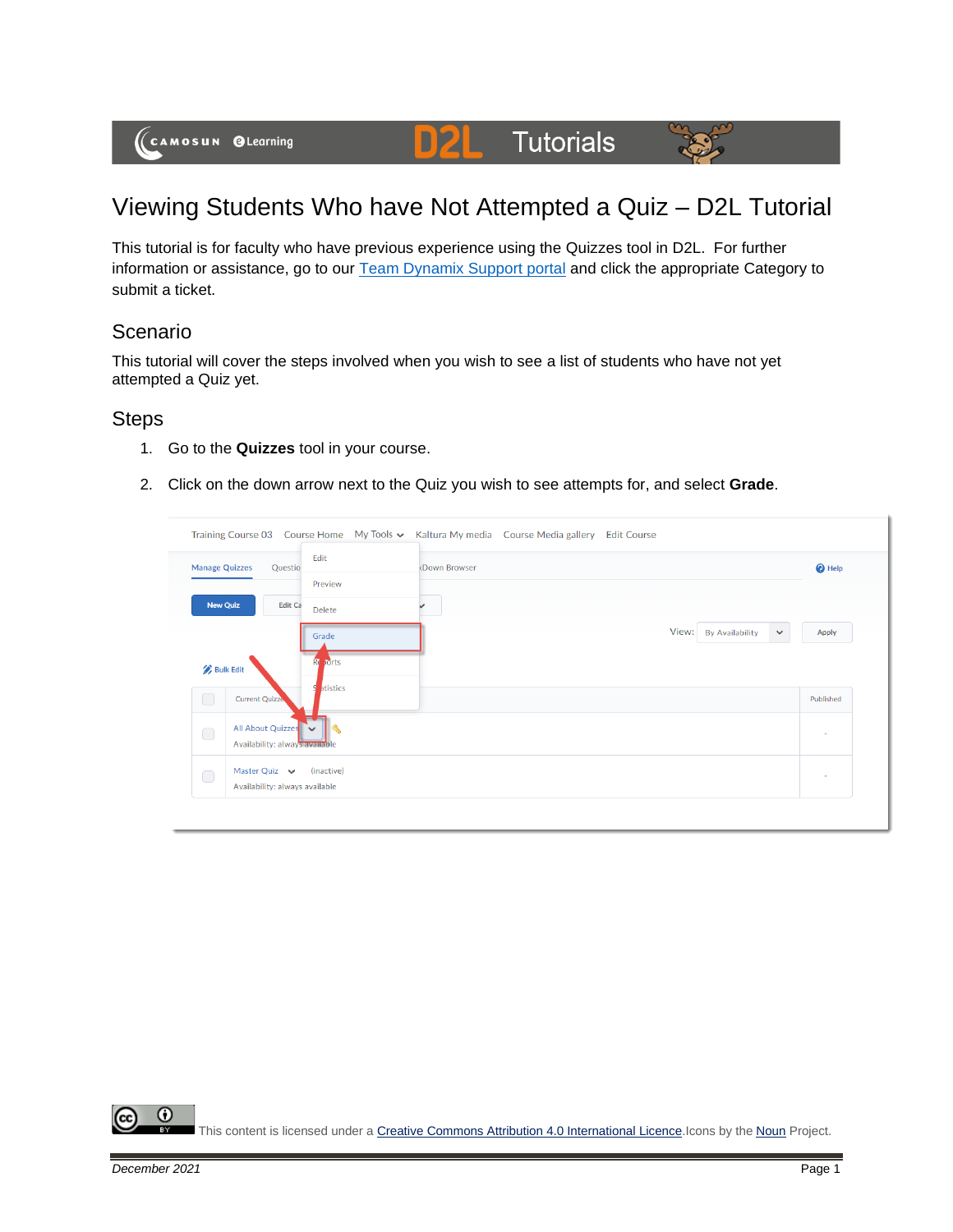3. In the **Restrict to** drop-down menu, select **Users who have not taken an attempt**.

| Export to CSV               |                  | <b>Export to Excel</b>                                                 |                            | <b>Export Event Logs</b> | More Actions V |
|-----------------------------|------------------|------------------------------------------------------------------------|----------------------------|--------------------------|----------------|
| Users                       |                  | Attempts                                                               | Ouestions                  |                          |                |
| View By:                    | User             | Apply<br>$\checkmark$                                                  |                            |                          |                |
| Search For                  |                  | Q                                                                      | <b>Hide Search Options</b> |                          |                |
| Search In                   | ✔ Org Defined ID | $\checkmark$ First Name $\checkmark$ Last Name                         |                            |                          |                |
| <b>Restrict to</b><br>users |                  |                                                                        |                            |                          |                |
| <b>sers</b>                 |                  | Users who have not taken an attempt                                    |                            |                          |                |
| 5 <sup>1</sup>              |                  | Users who have completed an attempt<br>Users with attempts in progress |                            |                          |                |

4. Click the magnifying glass in the **Search for** box near the top of the Grade Quiz area.

| Grade Quiz - All About Quizzes .                                                      |  |  |  |  |  |  |
|---------------------------------------------------------------------------------------|--|--|--|--|--|--|
| Export to CSV<br><b>Export to Excel</b><br><b>Export Event Logs</b><br>More Actions V |  |  |  |  |  |  |
| Users<br>Attempts<br><b>Questions</b>                                                 |  |  |  |  |  |  |
| View By:<br>User<br>Apply<br>$\checkmark$                                             |  |  |  |  |  |  |
| <b>Hide Search Options</b><br>Q<br>Search For                                         |  |  |  |  |  |  |
| Search In<br>$\blacktriangleright$ Last Name<br>$\checkmark$ First Name               |  |  |  |  |  |  |
| ✔ Org Defined ID                                                                      |  |  |  |  |  |  |
| Restrict to                                                                           |  |  |  |  |  |  |
| Users who have not taken an attempt<br>$\checkmark$                                   |  |  |  |  |  |  |
| Users who are exempt                                                                  |  |  |  |  |  |  |

 $\overline{\odot}$ (cc This content is licensed under [a Creative Commons Attribution 4.0 International Licence.I](https://creativecommons.org/licenses/by/4.0/)cons by the [Noun](https://creativecommons.org/website-icons/) Project.